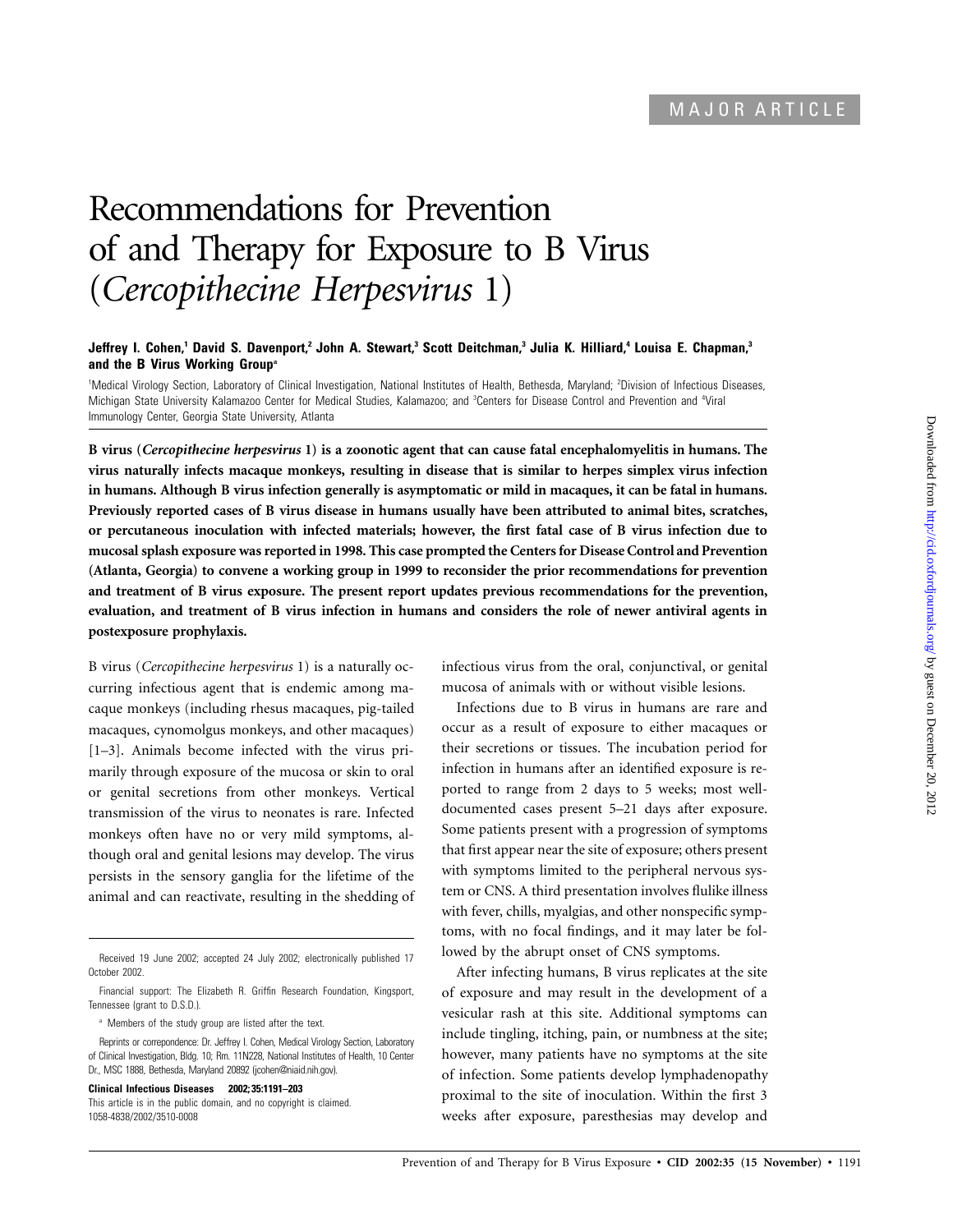proceed proximally along the affected extremity. Associated symptoms can include fever, myalgias, weakness of the affected extremity, abdominal pain, sinusitis, and conjunctivitis. Other organs, including the lung and liver, may be involved.

The virus spreads along the nerves of the peripheral nervous system to the spinal cord and then to the brain. Symptoms of infection can include meningismus, nausea, vomiting, persistent headache, confusion, diplopia, dysphagia, dizziness, dysarthria, cranial nerve palsies, and ataxia. Seizures, hemiplegia, hemiparesis, ascending paralysis, respiratory failure, and coma more commonly occur later in the course of infection. Some patients have presented with symptoms within 48 h after exposure to the virus [4]. The overall presentation of late-stage disease is that of brain stem encephalomyelitis that may evolve into diffuse encephalomyelitis during its terminal stages. This presentation is in contrast to the more focal neurologic disease observed in association with herpes simplex encephalitis. Among untreated humans, the mortality rate associated with B virus infection is estimated to be 80% [3]. The mortality rate has declined since the advent of antiviral therapy.

# **TYPES OF EXPOSURE**

Humans have become infected after exposure to the infectious tissues or fluids of monkeys. The ocular, oral, or genital secretions of monkeys, as well as the CNS tissues and CSF of monkeys, are potentially infectious. Primary cell cultures derived from macaque kidneys are a potential source of virus. Exposure to peripheral blood from monkeys has not been reported to cause infection in humans. Although ∼50 cases of B virus infection in humans have been identified to date, only 26 cases have been well documented (table 1). Documented routes of B virus infection include animal bites and scratches, exposure to tissue culture material, exposure to tissue obtained during autopsies of monkeys, needlestick injuries, cage scratches, mucosal splash, and human-to-human transmission. The only case of person-to-person transmission occurred in a woman who applied medication (hydrocortisone cream) both to areas of her skin that were affected by contact dermatitis and to her husband's vesicular lesions (which contained B virus) [10]. B virus was subsequently cultured from samples of her skin lesions and conjunctiva. The only documented case of B virus infection resulting from mucosal exposure without percutaneous injury occurred in a person who worked with primates and who was splashed in the eye with material from a rhesus monkey [19]. She washed her eye briefly 45 min after the exposure occurred, but she developed conjunctivitis 10 days later and died of B virus encephalomyelitis 6 weeks later. Because it appears that mucocutaneous contact with the body fluids of nonhuman primates (hereafter known as "primates") is common among persons who work with or near nonhuman

#### **Table 1. Well-documented cases of B virus infection in humans.**

| Exposure                                | No. of<br>cases | Reference(s) |
|-----------------------------------------|-----------------|--------------|
| Monkey bite                             | 10              | $[4 - 11]$   |
| Monkey scratch                          | 2               | [4, 12]      |
| Wound contamination with monkey saliva  | 1               | [13]         |
| Tissue culture-bottle cuts <sup>a</sup> | 1               | [7]          |
| Needlestick injury <sup>b</sup>         | 2               | [4, 14]      |
| Possible aerosol <sup>c</sup>           | 2               | [15, 16]     |
| Cleaned monkey skull                    | 1               | [4]          |
| Needle scratch and monkey bite          | 1               | [4]          |
| Cage scratch                            | 2               | [10, 17]     |
| Possible reactivation of B virus        | 1               | [18]         |
| Human-to-human contact <sup>d</sup>     | 1               | [10]         |
| Mucosal splash <sup>e</sup>             | 1               | [19]         |
| Unknown                                 | 1               | [20]         |
| Total                                   | 26              |              |

 $\alpha$  Cultures involved monkey kidney cells.<br> $\alpha$  In one case, a needle had been used to inject the tissues around the eye, and, in the other case, a needle "may have been used previously to inject monkeys" [4, p. 974].<br> $\degree$  In one case, aerosol may have been generated during autopsies performed

on macaques, and, in the other case, the patient presented with respiratory symptoms.<br>d The patient applied cream to her husband's herpes vesicles and to areas

of her own skin that were affected by contact dermatitis.<br><sup>e</sup> The patient was splashed in the eye with material, possibly feces, from

a macaque.

primates ("primate workers") [19], the risk of B virus infection due to percutaneous exposure to infectious body fluids (primarily saliva) appears to be greater than that of B virus infection due to mucosal splash exposure.

Of importance, many cases of B virus infection in humans have been associated with exposures that were considered trivial. In other cases, multiple exposures had occurred over a period of years, although patients could not recall having had a recent exposure at the time of infection [8, 12, 20]. One case of B virus disease was reported to have occurred in a worker whose last documented exposure to primates occurred  $>10$ years before infection developed [18]. The patient was reported to have had reactivation of latent B virus infection; however, it is possible that infection resulted from a more recent exposure that had seemed trivial at the time and that had not been reported.

# **RISK FOR TRANSMISSION OF B VIRUS TO PRIMATE WORKERS**

The prevalence of shedding of B virus is increased among primates that are stressed, breeding, immunosuppressed, or ill. In one survey, nearly 100% of captive macaques  $\geq 2.5$  years of age were seropositive for the virus, whereas ~20% of animals <2.5 years of age were seropositive [21]. On a given day, ∼2% of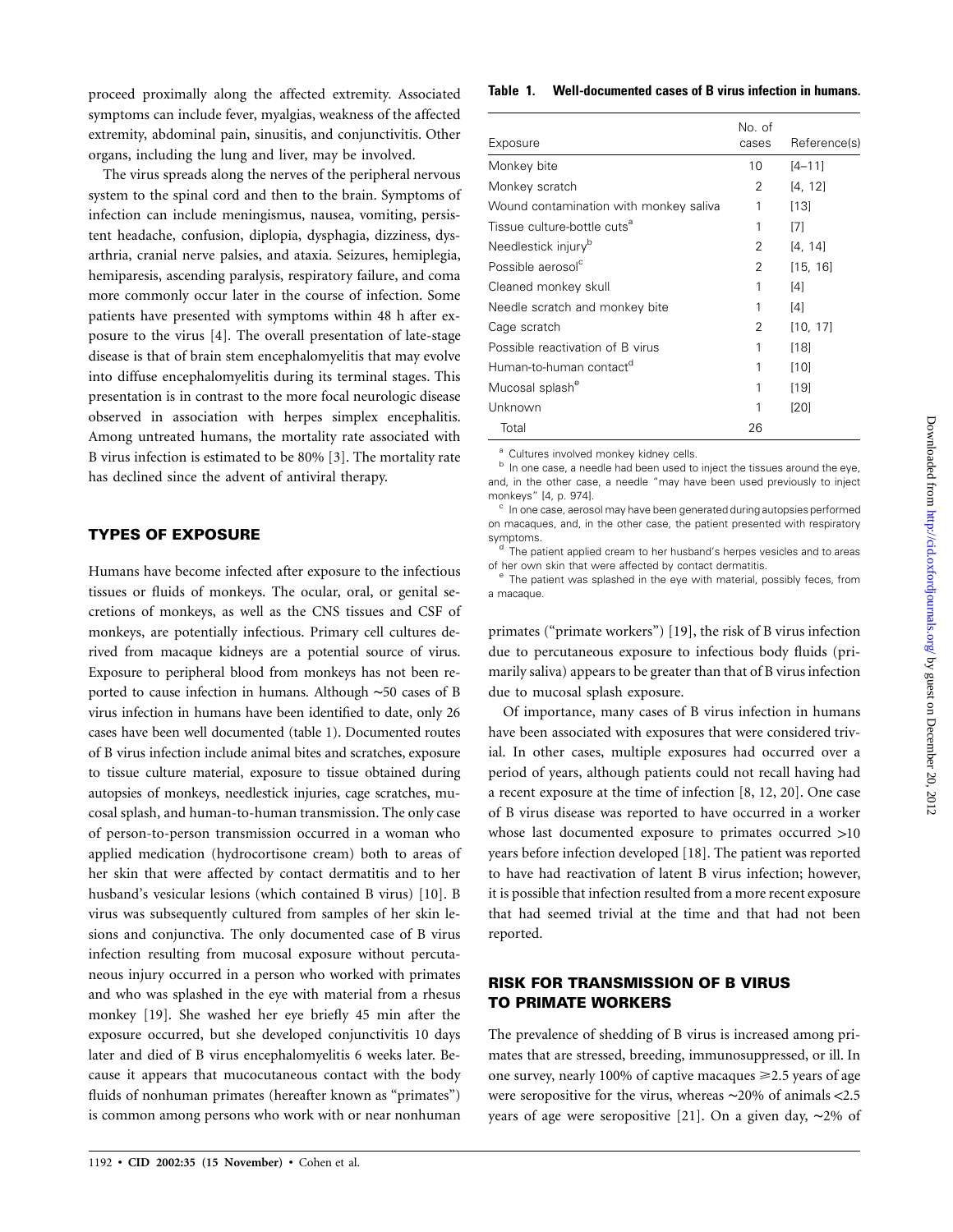one group of seropositive rhesus monkeys shed B virus [22]. Thus, multiplication of these rates  $(1 \times \frac{1}{50}$  or  $\frac{1}{5} \times \frac{1}{50})$  indicates that from 1 in 50 to 1 in 250 contacts with macaques have the potential to result in exposure to material contaminated with B virus.

How frequently disease occurs after exposure to B virus– contaminated material is unknown. However, although hundreds of monkey bites and scratches occur among primate workers in the United States each year, B virus infection in humans is rare. Asymptomatic infection of humans has not been documented [23]. In a study of 321 primate workers, potential exposures to B virus, including those resulting from bites and scratches, were reported by 166 workers; however, none of the workers were considered to be B virus seropositive, as defined by positive results of both ELISA and Western blot analysis [23]. In a study of household contacts of patients with B virus infections, hospital workers, and primate workers that was performed when a cluster of cases of B virus infection occurred in Florida, 0 of 130 asymptomatic persons tested were found to be seropositive for B virus [10]. Similarly, in a study of animal workers that was performed when a group of cases of B virus infection occurred in Michigan, 0 of 116 asymptomatic employees were found to be seropositive [11].

Analysis of cases of B virus infection among primate workers suggests that certain types of exposures may pose greater risks. These exposures include deep puncture wounds that are difficult to clean, inadequately cleansed wounds, and wounds sustained on the face (especially wounds to the eye), neck, or thorax. Because the virus replicates at the site of infection and then ascends to the CNS along the axon, inoculation of the head or thorax with the virus allows little time for the development of symptoms that do not involve the CNS, and it may be difficult to recognize and treat the disease before the CNS is infected.

# **RATIONALE FOR POSTEXPOSURE PROPHYLAXIS**

Postexposure prophylaxis is defined as administration of antiviral medication to a person potentially exposed to B virus but not known to be infected. The use of postexposure prophylaxis to prevent B virus infection in humans has not been proven to be effective. However, postexposure prophylaxis prevents disease in rabbits experimentally inoculated with B virus. There are several reasons why these experiments are not a perfect model for infections in humans. First, the amount of inoculum used in experiments in animals may be greater than the inoculum during human exposure to a primate. Second, in rabbits, the animal most commonly used in studies, B virus infection results in more rapid progression of virus to the CNS than has been noted in humans. Third, one of the most com-

monly recommended antiviral agents, acyclovir, has a shorter plasma half-life in rabbits than in humans. For all these reasons, postexposure prophylaxis might be more effective in humans than in experimental studies of rabbits; however, it is not known if this is the case.

Boulter et al. [24] evaluated the efficacy of intravenous acyclovir given for 5–14 days to rabbits inoculated with lethal doses of B virus. Treatment that began within 24 h after exposure to B virus and that lasted for 2 weeks resulted in complete protection from death, whereas treatment initiated up to 5 days after exposure yielded a significant decrease in mortality. To be effective, treatment was required every 8 h for 14 days. A shorter duration of treatment resulted in delayed onset of ultimately fatal infection.

Zwartouw et al. [25] compared oral acyclovir and oral ganciclovir for the treatment of rabbits for a period of 3 weeks that began the day after the rabbits were inoculated with B virus. Although animals that received acyclovir at a dosage of 500 mg/kg/day for 3 weeks survived, a dosage of 700 mg/kg/ day was required to prevent animals from developing disease. In contrast, ganciclovir was more effective than acyclovir for the prevention of disease; animals required only 2 weeks of treatment with ganciclovir given at a dosage of 100 mg/kg/day beginning 1 day after inoculation for the prevention of disease. Furthermore, all animals that received ganciclovir at a dosage of 170 mg/kg/day within 5 days after inoculation with B virus survived.

Few data exist to assess the effectiveness of postexposure prophylaxis for B virus infection in humans. To our knowledge, there have been no cases in which humans who received postexposure prophylaxis within 72 h of exposure developed disease; however, as previously noted, the number of persons with potential exposure to B virus is large, and the number of cases of documented infection is small, even without the use of prophylaxis.

# **RECOMMENDATIONS FOR THE MANAGEMENT OF PERSONS EXPOSED TO B VIRUS**

### **Planning before Exposure**

Previous recommendations for the prevention of B virus infection in humans [1, 26] were published before the fatal case transmitted by an ocular splash was reported [19]. In view of this case, the use of either protective eyewear (e.g., goggles or glasses with solid side shields) and a mask or a chin-length wraparound face shield and a mask is recommended to protect the mucous membranes of workers in areas where captive macaques are located. Furthermore, face shields or glasses with side shields must be able to prevent splashes to the head from running down into the eyes.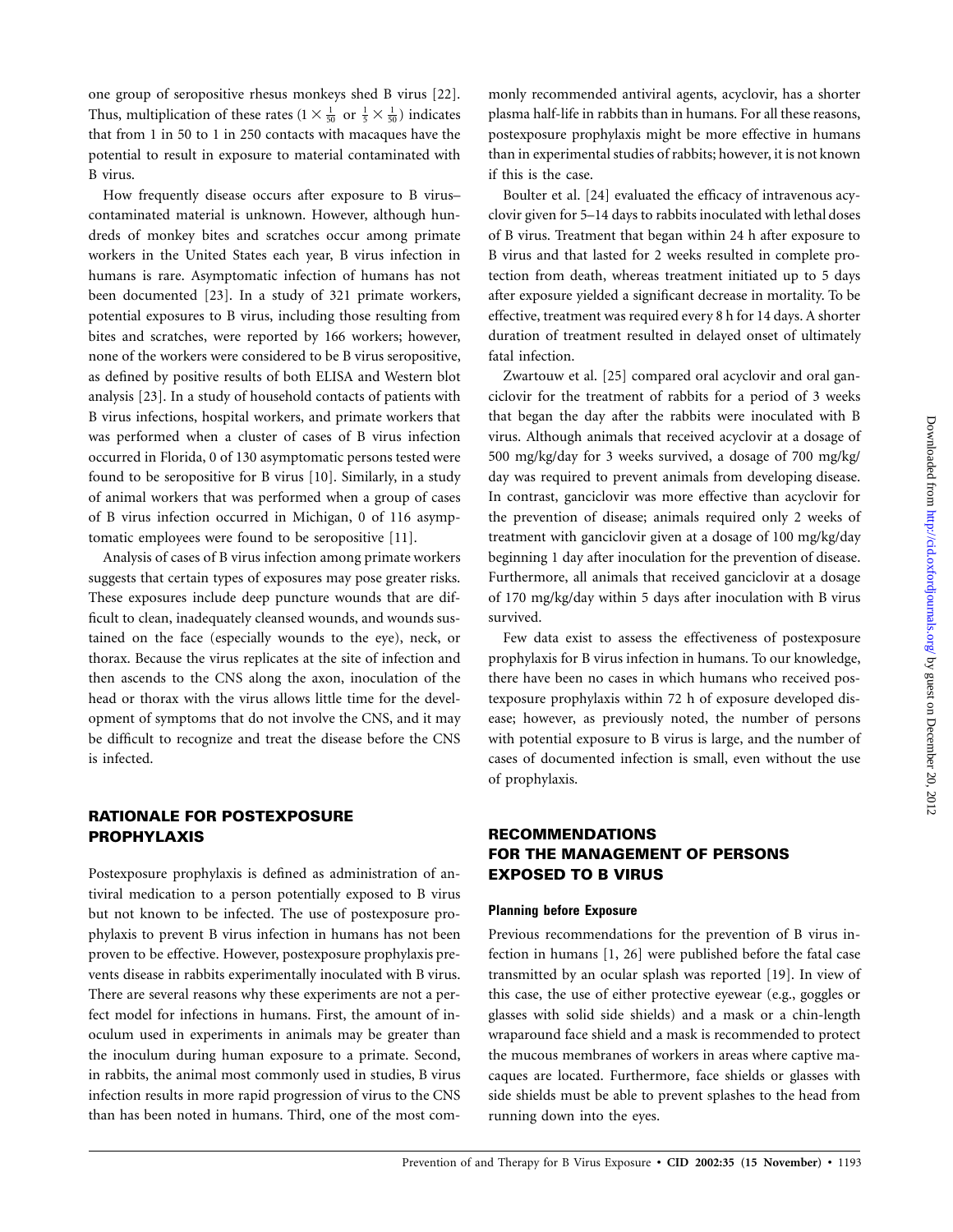| Physician, laboratory, and contact information                                                                                                                                                                                                              | Available tests for B virus                                                                      |
|-------------------------------------------------------------------------------------------------------------------------------------------------------------------------------------------------------------------------------------------------------------|--------------------------------------------------------------------------------------------------|
| Dr. Julia Hilliard<br>B Virus Research and Resource Laboratory<br>Georgia State University<br>PO Box 4118<br>Atlanta, GA 30302-4118<br>Phone: 404-651-0808<br>E-mail: biojkh@panther.gsu.edu<br>Internet address: http://www.gsu.edu/~wwwvir/<br>index.html | Culture, serologic testing, and PCR<br>analysis of specimens from<br>humans or nonhuman primates |
| Dr. David Brown<br>Enteric, Respiratory, and Neurological Virus Laboratory<br>Central Public Health Laboratory<br>61 Colindale Ave.<br>London NW9 5HT, England<br>Phone: 44-208-200-4400<br>E-mail: dbrown@phls.org.uk                                      | Culture, serologic testing, and PCR<br>analysis of specimens from<br>humans or nonhuman primates |
| Dr. Seymour S. Kalter<br>Esoterix<br>7540 Louis Pasteur Dr., Ste. 200<br>San Antonio, Texas 78229<br>Phone: 210-614-7350<br>E-mail: sy.kalter@esoterix.com                                                                                                  | Culture and serologic testing of<br>specimens from nonhuman<br>primates only                     |

#### **Table 2. Laboratories that perform tests for B virus.**

An occupational health care system should be made available to primate workers for documentation of potential exposures, for counseling, and, in some cases, for treatment of workers who have been exposed; follow-up should also be provided for such workers. Animal workers who care for macaques should be informed of the biohazards associated with these monkeys and the importance of notifying their supervisors and occupational health care personnel if bites, scratches, or mucocutaneous exposures occur. All macaques should be treated as if they are seropositive for B virus, regardless of their origin. Workers must receive training about B virus and other biohazards before working with primates, and additional education should be provided on an annual basis, whenever there is a change in job responsibilities, and whenever an exposure has occurred. Training should include practice in or demonstrations of eye washing and wound cleansing, in addition to didactic training. So that baseline serum levels are available for comparison in the event of an exposure, the occupational health care provider should consider collecting and then storing serum samples obtained from primate workers at the time of employment.

Materials including supplies used for first aid and specimen collection, copies of written instructional materials, and treatment protocols for exposures should be available in areas where exposure can occur. The primate facility is responsible for making these materials available and for educating employees regarding their use. In a field station, where access to emergency evaluation and care will be delayed, an exposure kit (reviewed in [1]) should be in place. Signs that indicate the proper actions

to take in the event of exposure should be posted in areas in which exposures to macaques may occur.

Because confirmed cases of B virus infection have occurred in animal caretakers who work with macaques but who do not recall obvious exposures, workers need to be aware that any episode of prolonged fever (for >48 h), flulike symptoms, or symptoms compatible with B virus infection, even in the absence of a known exposure, needs to be reported to their supervisor and to occupational health care personnel. Primate workers should be given a card to carry in their wallet that indicates the symptoms of B virus infection, contact information for a local health care provider who is knowledgeable about B virus, contact information for expert clinical and laboratory consultation regarding B virus (e.g., the state health department, the Centers for Disease Control and Prevention [Atlanta, GA], or a B virus diagnostic laboratory) (table 2), and a reference for prophylaxis and therapy guidelines. In addition, both the worker and the primate facility should have access to a physician who has specific knowledge about B virus, so that delays do not occur during evaluation of the worker.

## **Intervention after an Exposure**

First *aid*. The most critical period for the prevention of B virus infection and other infections is during the first few minutes after an exposure occurs. Both the adequacy and the timeliness of wound or mucosa cleansing are the most important factors for reducing the risk of infection. Primate workers should be instructed to immediately cleanse the skin or mucosa affected by bites, scratches, or exposure to any poten-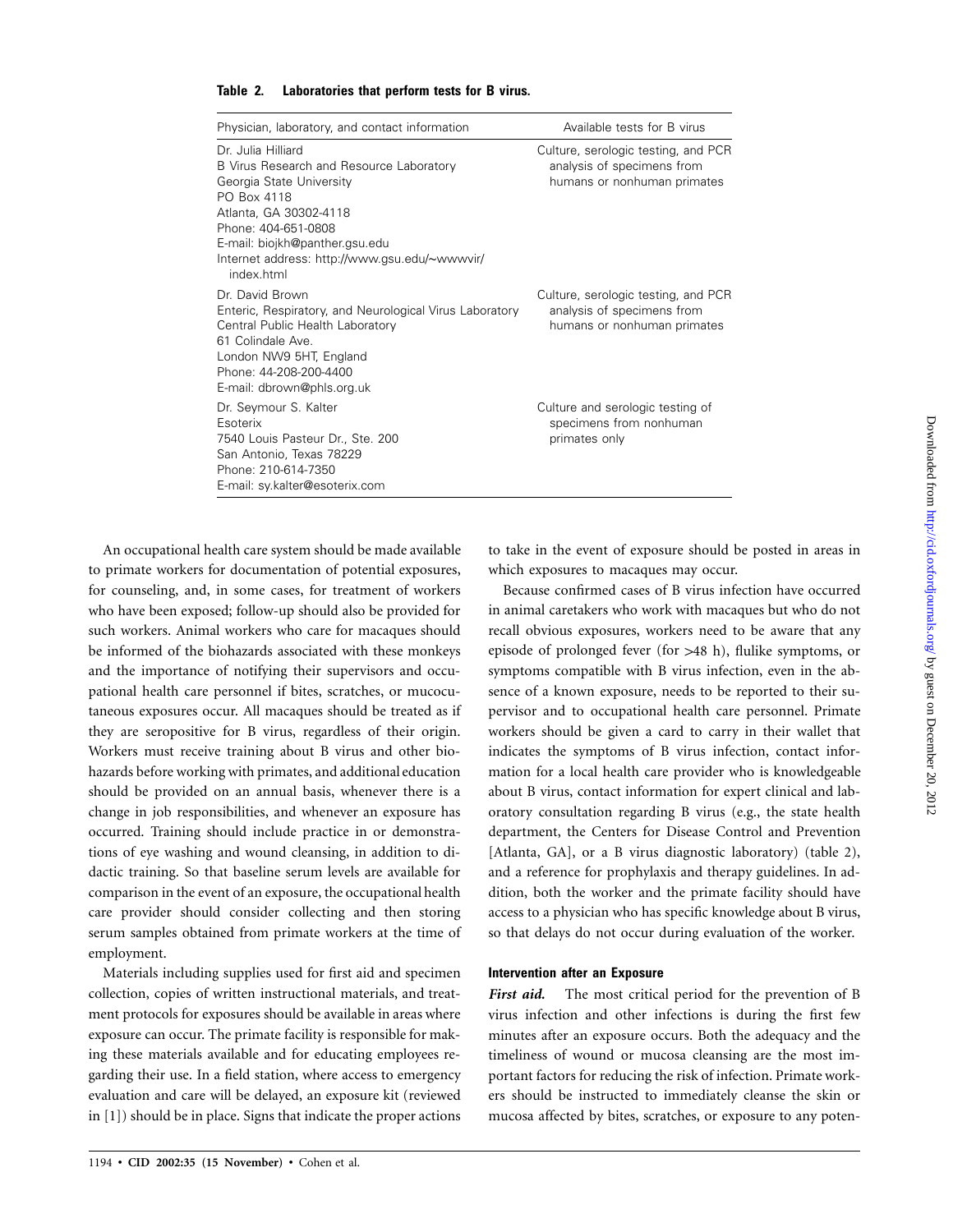#### First aid

Mucous membrane exposure: flush eye or mucous membranes with sterile saline solution or water for 15 min

#### Skin exposure

- Wash skin thoroughly with a solution containing detergent soap (e.g., chlorhexidine or povidoneiodine) for 15 min
- Consider washing skin with 0.25% hypochlorite solution, followed by detergent solution, for 10–15 min (see the "First aid" subsection of the Recommendations for the Management of Persons Exposed to B Virus section of the text for precautions)

## Initial evaluation

Human

Assess the adequacy of cleansing; the health care provider should repeat cleansing

- Determine the date, time, location, and description of the injury, and the type of fluid or tissue contacted
- Evaluate general health (including medications) and determine when the last tetanus booster was received
- Determine the need for postexposure prophylaxis with antibiotics or rabies vaccine and immunoglobulin
- Nonhuman primate
	- Identify the monkey associated with the exposure, the species of that monkey, and the responsible veterinarian
	- Assess general health (including medications and involvement in past and present research studies) Evaluate prior serologic history (including infection with B virus or simian immunodeficiency virus)
- Examination and laboratory testing

#### Human

- Physical examination, especially evaluation of the site of the exposure and neurologic examination Consider obtaining serum samples at baseline for serologic analysis
- Consider culturing specimens from the site of the wound or the exposed mucosa

#### Nonhuman primate

- Examine the animal for mucosal lesions (e.g., vesicles, ulcers), conjunctivitis, etc.
- Consider culturing specimens from the lesions, conjunctiva, and buccal mucosa
- Consider serologic testing for B virus (if the animal is not known to be seropositive)

#### Education and treatment

- Counsel the patient regarding the significance of the injury
- Provide the patient with information on the signs and symptoms of B virus infection
- Ensure that the patient has a card (to carry in his or her wallet) that includes information on B virus and a phone number to call for advice in an emergency
- Ensure that the patient's occupational health care provider and supervisor are notified of injury
- Review with the patient and his or her work supervisor the safety precautions in place at the time of injury

Schedule a follow-up appointment

Consider postexposure prophylaxis (see table 5)

tially infected material from macaques (table 3). Washing of the involved site should last for at least 15 min.

Eyes or mucous membranes potentially exposed to B virus should be irrigated immediately with sterile saline solution or water for 15 min. If reaching the nearest eye-washing station requires a delay of more than a few minutes, then a kit that contains a 1-L bag of sterile saline should be available at the work site. If the worker is based at a remote location, he or

she should transport a 1-L bag of saline to that site, so there will not be a delay in cleansing the wound or mucosa.

Potentially exposed skin should be washed with povidoneiodine, chlorhexidine, or detergent soap. These solutions can destroy the virus lipid envelope and inactivate virus on the skin; however, they are too harsh to use when washing the eye or mucous membranes. In addition to being washed, wounds may be gently massaged to increase their contact with the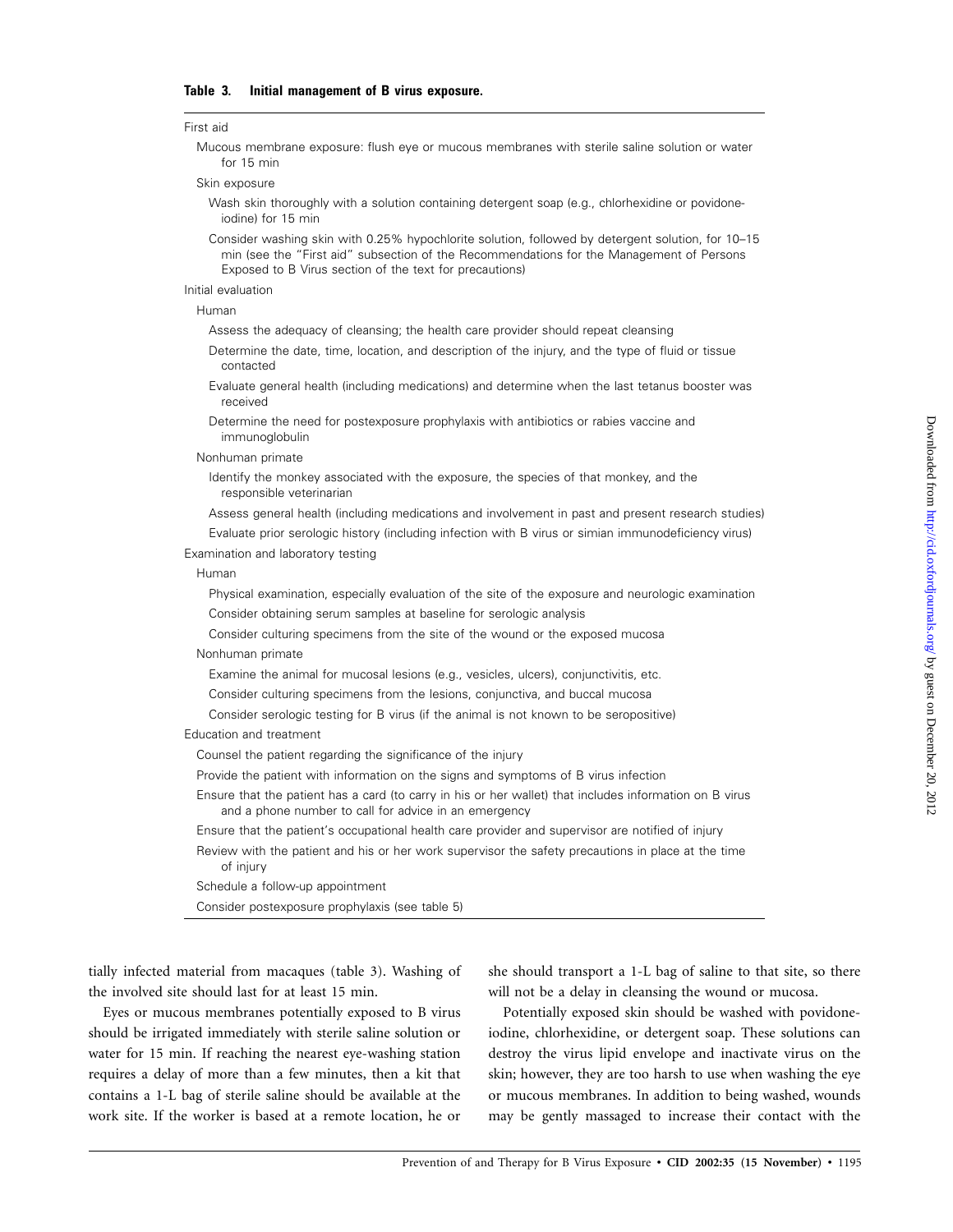cleansing solutions. Incision of wounds or biopsy of wound sites is not recommended.

Use of a 0.25% hypochlorite solution (Dakin's solution) can cause rapid inactivation of herpesviruses. However, this solution is more toxic than are the previously mentioned detergents, and the risk of harming tissues needs to be balanced against the benefit of increased antiviral activity. Hypochlorite solution (0.25%) is not stable for long periods; it should be prepared, when needed, by diluting standard household bleach 1:20 in water. If hypochlorite solution is used, the exposed area should subsequently be washed with detergent as previously described. Hypochlorite solution should *never* be used to wash mucous membranes or the eye, and, therefore, caution should be exercised when hypochlorite solution is used to wash areas near the eye.

*Initial evaluation by the health care provider.* Persons with potential exposure to B virus should report to their occupational health care provider for counseling and education and to receive written materials about the signs and symptoms of B virus infection. In addition to providing counseling, the occupational health care provider should facilitate rapid access to a local medical consultant who is knowledgeable about B virus and other hazards associated with primates. The person who has been exposed to B virus should have the information needed to gain direct access to the occupational health care provider as well as to a local medical consultant for follow-up.

A procedure should be in place to handle exposures to B virus that occur after regular working hours. If the person who has been exposed prefers to be evaluated by his or her personal physician, the occupational health care provider should be available for consultation. The person who has been exposed should be aware that his or her personal physician is unlikely to have any knowledge of or experience in treating or preventing B virus infection, and the occupational health care provider should make written information about B virus available to the physician.

The health care provider should obtain a detailed history, which should note the time, source, and type of exposure; the safety procedures that were in place at the time of exposure; and the time and adequacy of cleansing after the exposure. To ensure that cleansing is done properly, the exposed area should be cleaned again (as described in the "First aid" subsection above), regardless of a history of having been cleaned. The area that may have been exposed should be carefully examined, and the likelihood that an exposure has occurred should be determined.

The monkey's medical record should be reviewed to determine the following information: the monkey's current state of health, history of exposure to infectious agents, and the type of research in which the monkey has been involved. The referring facility should provide information about the monkey's health status to the physician. The monkey should be examined for active lesions that are compatible with B virus infection, if this can be done safely. Both the circumstances of the human exposure and information on the health status of the monkey should be considered when decisions are made regarding evaluation and treatment. These decisions include whether to perform cultures for the detection of B virus; whether to collect blood samples for serologic analysis; whether to administer postexposure prophylaxis, a tetanus booster, rabies immunoglobulin and vaccine, or antibiotic prophylaxis for bacterial infections [27]; and whether other potential exposures (e.g., to retroviruses) may have occurred.

Although only 1 case of person-to-person transmission of B virus has occurred, positive results of cultures from the conjunctiva and buccal mucosa of an infected patient receiving intravenous acyclovir therapy demonstrated shedding of infectious B virus for  $>1$  week after the onset of therapy ([10]; L.E.C. and J.K.H., unpublished data). Thus, potentially infected persons should be counseled to avoid exposing others to body fluids or skin lesions during the incubation period.

# **LABORATORY TESTING OF THE EXPOSED WORKER**

## **Culture**

B virus is classified as a Biosafety Level–4 biologic agent (belonging to the same group as Ebola virus and Marburg virus). Work involving concentrated stocks of B virus should be performed at Biosafety Level–4 facilities, whereas testing of material known or suspected to contain B virus should done at a facility designated as having a Biosafety Level of 3 or higher [28]. Cultures must not be sent to routine diagnostic laboratories but, rather, to a facility that has expertise in testing for B virus. There are 3 laboratories that perform diagnostic testing for the agent (table 2). The B Virus Research and Resource Laboratory at Georgia State University (Atlanta) is the major reference laboratory in the United States for diagnostic testing for B virus in humans. Materials sent for B virus culture and PCR analysis, which may contain infectious material, must be sent in approved packaging [1].

It is important to determine how the information obtained from culture or other diagnostic tests (e.g., PCR analysis for viral DNA) will be used and interpreted *before* it is obtained. Decisions regarding postexposure prophylaxis need to be made before the results of cultures are available, because several days may be required for cultures to yield positive results if virus is present.

Culture of material from the wound or the site of exposure before cleansing is not recommended because it delays cleansing, may force virus on the surface of the wound further into the wound, and may further contaminate the wound with in-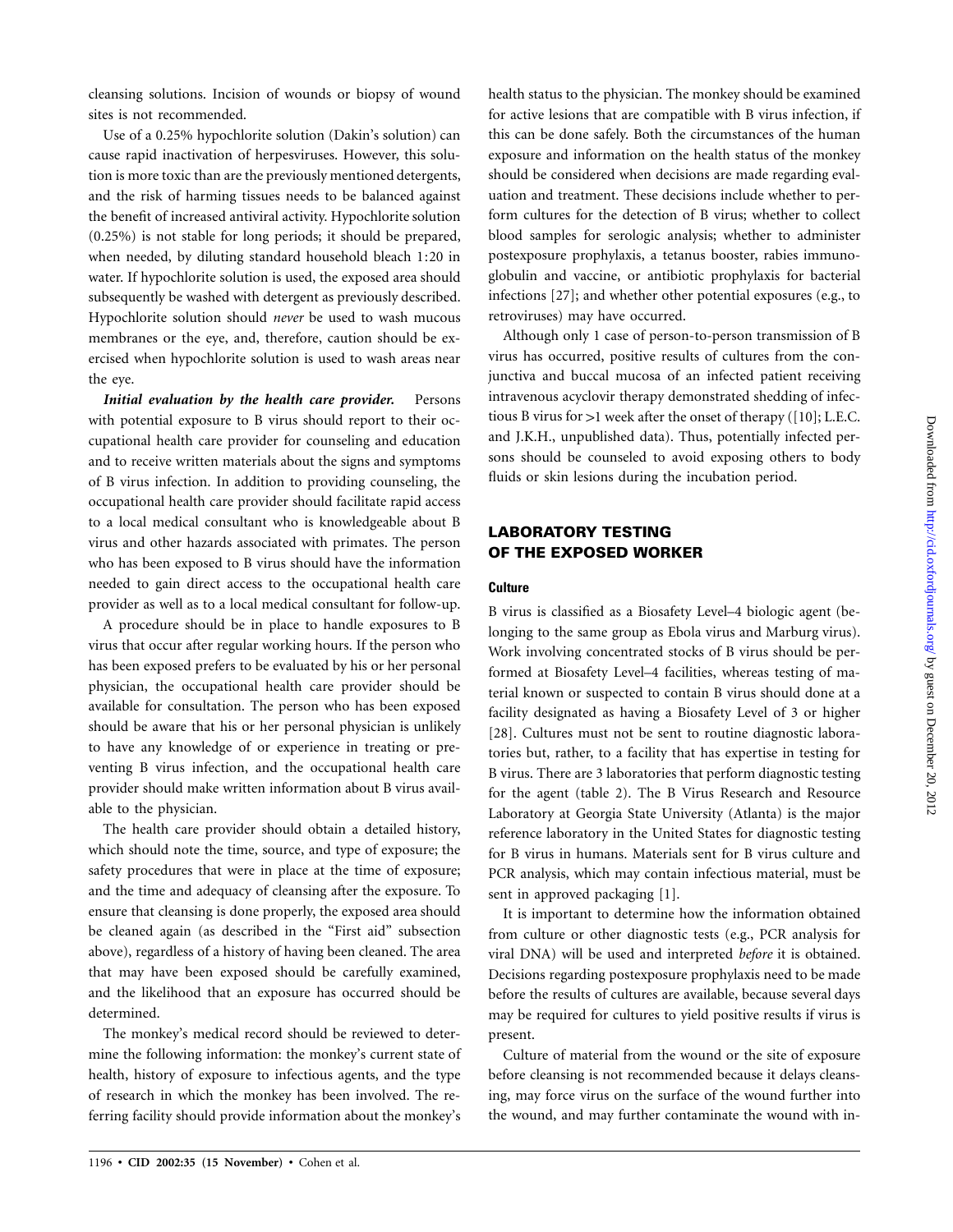fected material located nearby. Cultures of specimens from the wound or the site of exposure that are performed after cleansing (even cultures of material from wounds that have resulted in known infections) are usually negative for B virus, and some authorities do not believe that performance of such cultures is worthwhile, except in unusual circumstances. Conversely, positive results of cultures of wounds or other exposure sites do not confirm infection with B virus. Positive wound culture results do confirm that a high-risk exposure has occurred and that postexposure prophylaxis is indicated. The use of PCR for the detection of B virus might provide more-rapid results than does culture; however, there is less experience in how to interpret a positive PCR result, because it is not clear that replication-competent virus is present if a wound is found to be positive for viral DNA by PCR analysis. B virus was not detected by PCR in a published study of wound swab samples [29].

Identification of virus at the site of exposure or in a wound does not prove infection with the virus. However, a positive culture or PCR result indicating the presence of viral DNA either at a site not directly associated with the exposure (e.g., the conjunctiva, in the case of a bite), or in a wound or at a site of exposure concurrent with symptoms compatible with B virus disease should be considered indicative of infection.

## **Serologic Analysis**

The employer and the occupational health care provider should have a policy in place for determination of when serologic testing should be performed. In some cases, it may be appropriate to collect and store serum samples at the time of the exposure and again 3–6 weeks after exposure occurred, and to send them for testing if warranted. In the United States, human serum samples obtained for B virus testing should be sent to the B Virus Research and Reference Laboratory at Georgia State University (table 2).

Asymptomatic seroconversion has not been reported in the literature. Although some authorities recommend performing serologic testing only for symptomatic persons, others recommend testing serum samples obtained from asymptomatic but potentially exposed persons if the health care provider and/ or the primate worker believe that the results would be helpful in making additional management decisions or providing peace of mind to the exposed worker.

Assessment of serum antibody levels is most useful if serologic analysis has been performed at the time of exposure and its results can be compared with those of serologic analysis performed at a later date. The initial serum sample obtained should be frozen at a temperature of  $-20^{\circ}$ C or lower, preferably in a freezer that does not go through freeze-thaw cycles. A second serum sample should be obtained 3–6 weeks later or at the onset of clinical symptoms. If sent for testing, these serum samples should be analyzed simultaneously. Seroconversion or

a significant  $(\geq 4$ -fold) increase in titer is highly suggestive of acute infection. In some cases, a third serum sample, obtained 3 months after exposure, may be useful, particularly if postexposure prophylaxis is given (see the Follow-up after Exposure section below). If a baseline serum antibody level has not been obtained, serial testing of serum samples can be performed to detect a change in titer and, thus, the likelihood of the presence of a new infection. Serologic analysis should involve the testing of paired samples. Testing of single specimens might be considered if clinical signs or symptoms of B virus infection are present. Even if signs and symptoms are present, it is important to obtain a second specimen at a later date to allow for testing of paired (acute- and convalescent-phase) serum samples. Because of the cross-reactivity of B virus with herpes simplex virus, a serologic test that is positive for B virus should be confirmed with a Western blot (immunoblot) or competition ELISA [23].

## **LABORATORY TESTING OF THE PRIMATE**

## **Culture**

The possible benefits of obtaining specimens from the primate must be balanced against the risks incurred by other workers in obtaining these specimens. In less-controlled settings and in the absence of expertise in capturing animals, it may be more advisable to observe the primate and look for obvious lesions, rather than to trap the animal to obtain for blood for testing. However, it is important to note that oral or genital lesions are rarely visible when an animal is shedding B virus, and that not all lesions are due to the virus.

The sites from which specimens can be obtained from primates for B virus culture include the buccal mucosa (for exposures that involve oral secretions), the conjunctiva, or the urogenital area (if contaminated urine or feces are implicated in the exposure). Cultures are subject to sampling error, and shedding of virus can be intermittent.

## **Serologic Analysis**

Currently, all macaque monkeys should be considered seropositive for B virus. Interpretation of negative serologic test results may be misleading. Monkeys found to be seronegative when tested weeks before an exposure occurred could be seropositive at the time of the exposure. Animals that are seronegative at the time of exposure could be undergoing primary infection and may not yet have seroconverted; thus, retesting of the animals several weeks after the exposure may be required to rule out acute infection at the time of the exposure.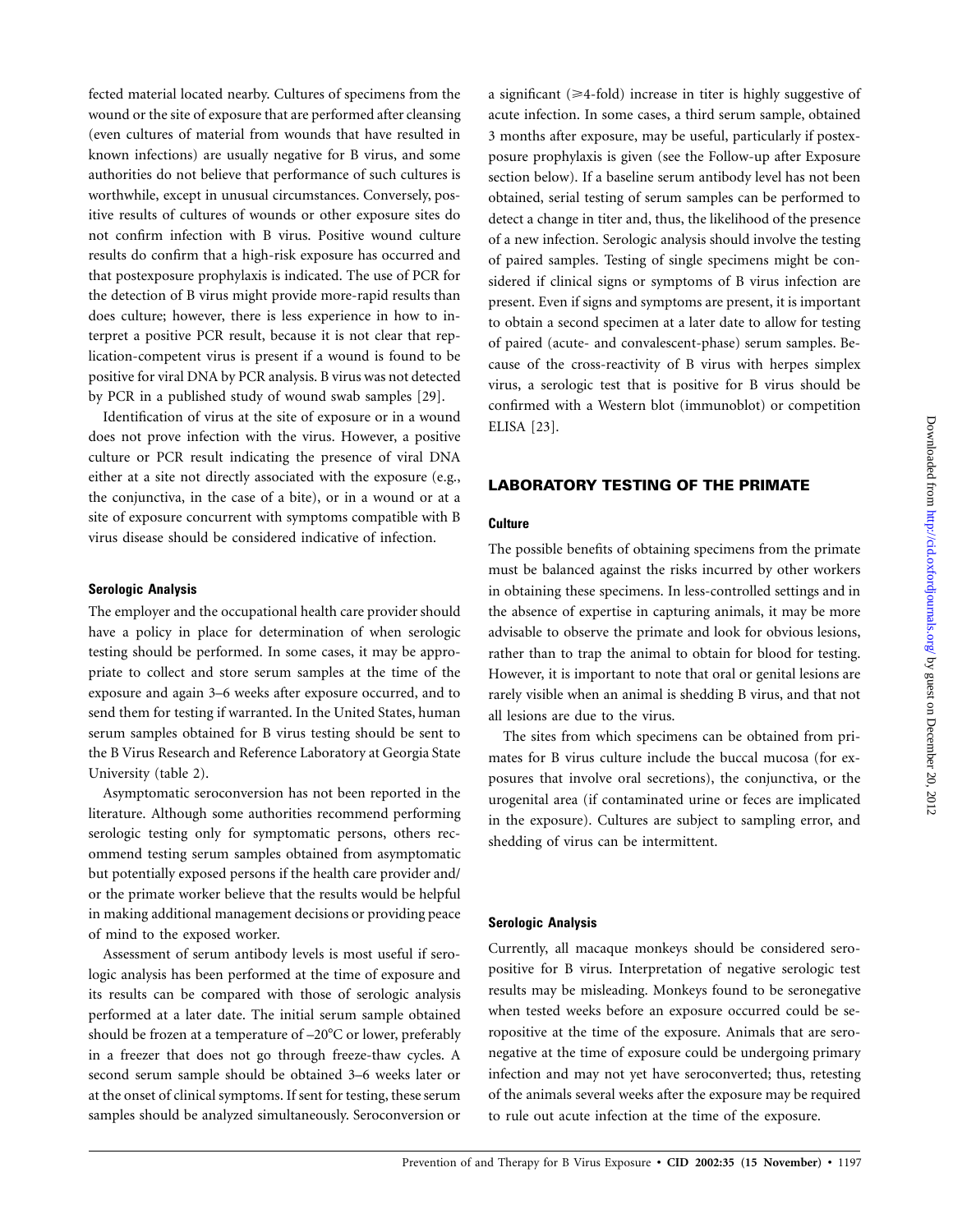## **POSTEXPOSURE PROPHYLAXIS**

Although fatal cases of B virus disease in humans have occurred in primate workers who do not recall an obvious exposure or who have had what would be considered a low-risk exposure, it is not reasonable to provide prophylaxis for every potential exposure (table 4). We are currently unable to accurately quantify the risk associated with all exposures. Thus, these recommendations can only be considered as guidelines. For certain "low-risk" exposures, postexposure prophylaxis may be appropriate when the primate worker and/or the occupational health provider would be more comfortable with the use of prophylaxis.

For each primate exposure, 4 major variables need to be assessed. First, the source of the exposure should be determined. Macaques are the only primates known to transmit B virus. Other primates pose no known risk unless they have had the opportunity to acquire infection directly from a macaque. Macaques that have lesions compatible with B virus or that are known to be culture positive for the virus are more likely to be shedding virus. Immunocompromised or otherwise ill animals, stressed animals, breeding animals, and recently acquired primates that are still in quarantine are all more likely to shed B virus [30].

Second, the timeliness and adequacy of first aid for the wound should be assessed. Was the wound cleansed within 5 min of exposure, and was the duration of cleansing a full 15 min? Mucosal splashes or wounds that are inadequately cleansed are more likely to become infected, because there is an increased duration of exposure to infectious material.

Third, the type of wound or exposure, the depth of the wound, and the location of the wound should all be determined. Infections that occur as a result of exposure of the head, torso, or neck may result in no signs or symptoms before the CNS is involved and should be classified as high risk (see the Risk for Transmission of B Virus to Primate Workers section). Studies of rabies virus, which progresses along neural pathways

**B virus.**

from a peripheral site to the CNS, have shown that animal bites to the head and neck are more likely to result in fatal disease (percent mortality, 30%–100%) than are bites to the fingers or hands (percent mortality, 15%–20%) [31]. Because B virus also travels to the CNS by these pathways, we recommend postexposure prophylaxis for potential exposures to B virus when the head, neck, or torso is involved. Superficial wounds and scratches are easily cleansed and, therefore, usually are considered low risk. Deep punctures—in particular, those caused by bites—are likely to result in inadequately cleansed wounds and pose a higher risk. Studies of rabies virus indicate that superficial wounds and scratches to the extremities are less likely to result in fatal disease (percent mortality, 0.5%–5%) than are deeper bites (percent mortality, 15%–20%) [31]. Thus, we recommend postexposure prophylaxis for persons with potential B virus exposures involving deep wounds or punctures.

Fourth, exposure to materials that have come in contact with macaques, in addition to direct exposure to the animals, must be evaluated. B virus is latent in the CNS of macaques and is shed intermittently from the mucosa of infected animals. Therefore, punctures with needles that contain material from the CNS, eyelids, or mucosa of macaques are considered highrisk exposures. Although a case of viremia in an ill monkey has been reported [32], viremia rarely occurs in healthy animals [33]. Therefore, punctures with needles contaminated with peripheral blood from monkeys are considered exposures of much lower associated risk. Needlestick injuries were associated with 2 of the cases of B virus presented in table 1. One of the injuries involved a needle that had been exposed to the ocular tissues of a monkey [14], whereas the other injury involved a needle that "may have been used previously to inject monkeys" [4, p. 974].

Using the aforementioned principles, we have identified 7 different exposures for which postexposure prophylaxis is recommended (table 5). If postexposure prophylaxis is administered, it should be started soon (within hours) after the ex-

| Pros                                                                                                                                                          |
|---------------------------------------------------------------------------------------------------------------------------------------------------------------|
| Initiation of acyclovir therapy within 24 h after exposure to B virus prevents<br>death among animals [24]                                                    |
| Initiation of acyclovir therapy within hours of exposure may prevent or modify<br>symptomatic B virus disease                                                 |
| Cons                                                                                                                                                          |
| Infection with B virus is very rare relative to the number of possible exposures                                                                              |
| There are no controlled studies that document the ability of immediate empiri-<br>cal therapy to prevent infection or symptomatic B virus infection in humans |
| Acyclovir therapy can suppress virus shedding and seroconversion, which may<br>make diagnosis more difficult [25]                                             |
| Adapted from [1].                                                                                                                                             |

**Table 4. Pros and cons of postexposure prophylaxis for persons exposed to**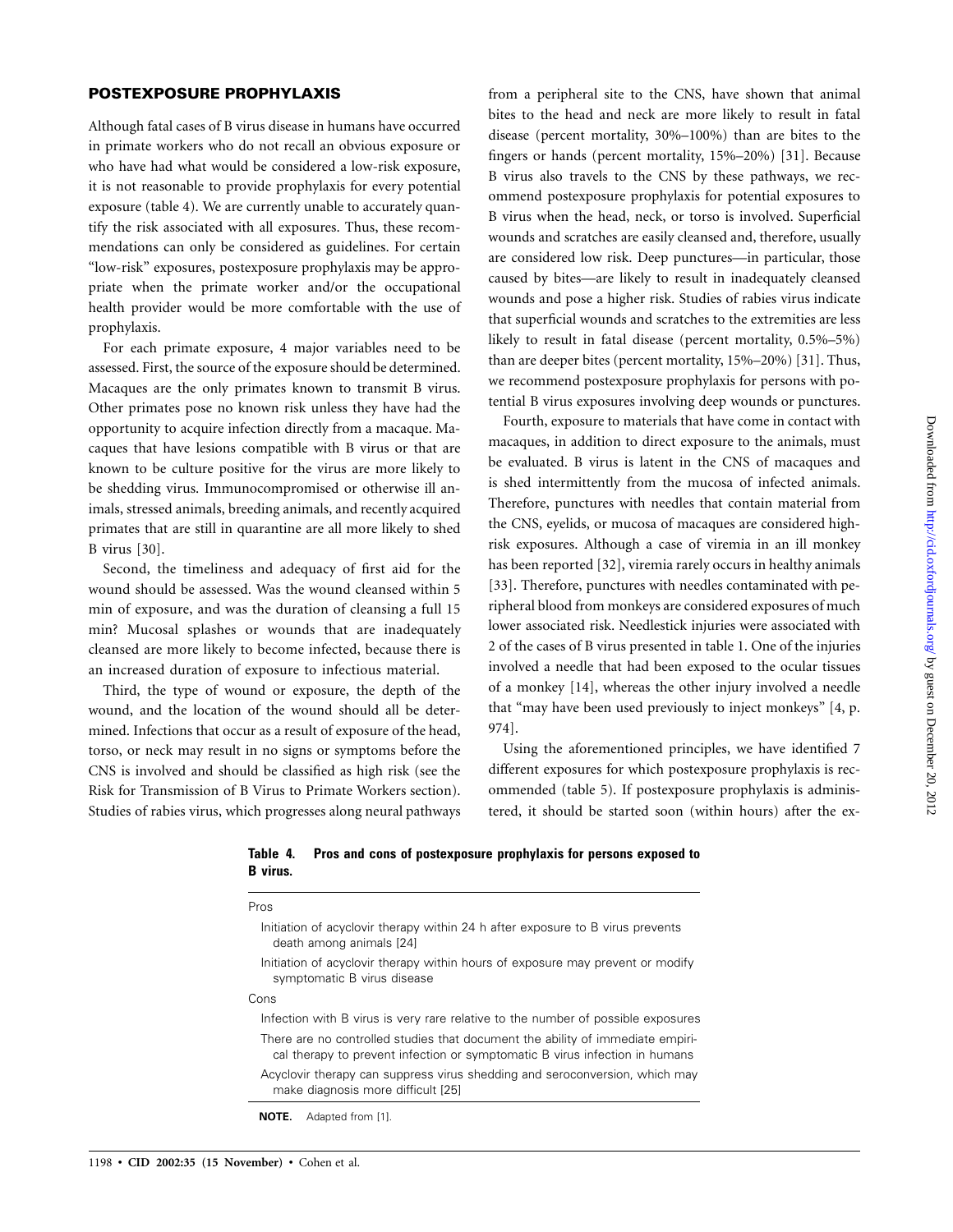## **Table 5. Recommendations for postexposure prophylaxis for persons exposed to B virus.**

Prophylaxis recommended

- Skin exposure<sup>a</sup> (with loss of skin integrity) or mucosal exposure (with or without injury) to a high-risk source (e.g., a macaque that is ill, immunocompromised, or known to be shedding virus or that has lesions compatible with B virus disease)
- Inadequately cleaned skin exposure (with loss of skin integrity) or mucosal exposure (with or without injury)
- Laceration of the head, neck, or torso
- Deep puncture bite
- Needlestick associated with tissue or fluid from the nervous system, lesions suspicious for B virus, eyelids, or mucosa
- Puncture or laceration after exposure to objects (a) contaminated either with fluid from monkey oral or genital lesions or with nervous system tissues, or (b) known to contain B virus
- A postcleansing culture is positive for B virus

#### Prophylaxis considered

Mucosal splash that has been adequately cleaned

- Laceration (with loss of skin integrity) that has been adequately cleaned
- Needlestick involving blood from an ill or immunocompromised macaque
- Puncture or laceration occurring after exposure to (a) objects contaminated with body fluid (other than that from a lesion), or (b) potentially infected cell culture

Prophylaxis not recommended

Skin exposure in which the skin remains intact

Exposure associated with nonmacaque species of nonhuman primates

<sup>a</sup> Exposures include macaque bites; macaque scratches; or contact with ocular, oral, or genital secretions, nervous system tissue, or material contaminated by macaques (e.g., cages or equipment) (see the Postexposure Prophylaxis section of the text for details).

posure. Prophylaxis should be initiated by the occupational health care provider, who should determine whether first aid and cleansing has been appropriate, properly document the injury, provide counseling and education about B virus, and ensure appropriate testing of the worker and the primate. In addition, the risks of the medication should be discussed, and the medication given to and used by the patient should be documented. Careful evaluation of the history of a presumed exposure has, on occasion, indicated that an exposure has not occurred (e.g., the wrong species of primate was involved or the instruments were not actually used on primates) and that postexposure prophylaxis was not indicated.

Postexposure prophylaxis is administered if the exposure occurred within the previous 5 days, because animals have benefited from prophylaxis given as late as 5 days after infection occurs. We also recommend postexposure prophylaxis if wound cultures done after cleansing are positive for B virus. Although this may result in administration of prophylaxis beyond 5 days after the exposure occurred, a positive wound culture result indicates that a high-risk exposure to B virus has occurred.

#### **Antiviral Agents for Postexposure Prophylaxis**

Three orally administered agents—acyclovir, valacyclovir, and famciclovir—are currently available for postexposure prophylaxis of B virus infection. These drugs have not been approved

by the US Food and Drug Administration for treatment of B virus infection. The  $IC_{50}$  of acyclovir for B virus is 18  $\mu$ g/mL, and that of ganciclovir is 9  $\mu$ g/mL [25]. Famciclovir is the prodrug of penciclovir; the  $IC_{50}$  of penciclovir for B virus is ∼15 mg/mL (J.K.H., unpublished data). These values are approximately 8–14-fold higher than the corresponding  $IC_{50}$  values for herpes simplex virus. Oral ganciclovir is poorly absorbed and should not be used for prophylaxis. Oral valganciclovir is well absorbed; however, we do not recommend this agent for prophylaxis because of its potential for toxicity, compared with that of other oral agents.

Although acyclovir has been the mainstay for postexposure prophylaxis of B virus [1], 2 newer drugs have been approved for the oral treatment of herpesvirus infections. Valacyclovir is the 6-valine ester of acyclovir and is metabolized to acyclovir in the liver and intestine. Serum levels of acyclovir are ∼4-fold greater when oral valacyclovir, 1 g q8h, is given than when oral acyclovir, 800 mg 5 times daily, is given. Famciclovir is an esterified form of penciclovir and is converted to penciclovir in the intestine and the liver. Inside cells, both acyclovir and penciclovir are phosphorylated to the monophosphate form by the viral thymidine kinase and, then, to the active triphosphate form by cellular kinases. Famciclovir is administered orally because it is better absorbed than is penciclovir. Compared with acyclovir triphosphate, penciclovir triphosphate is less active in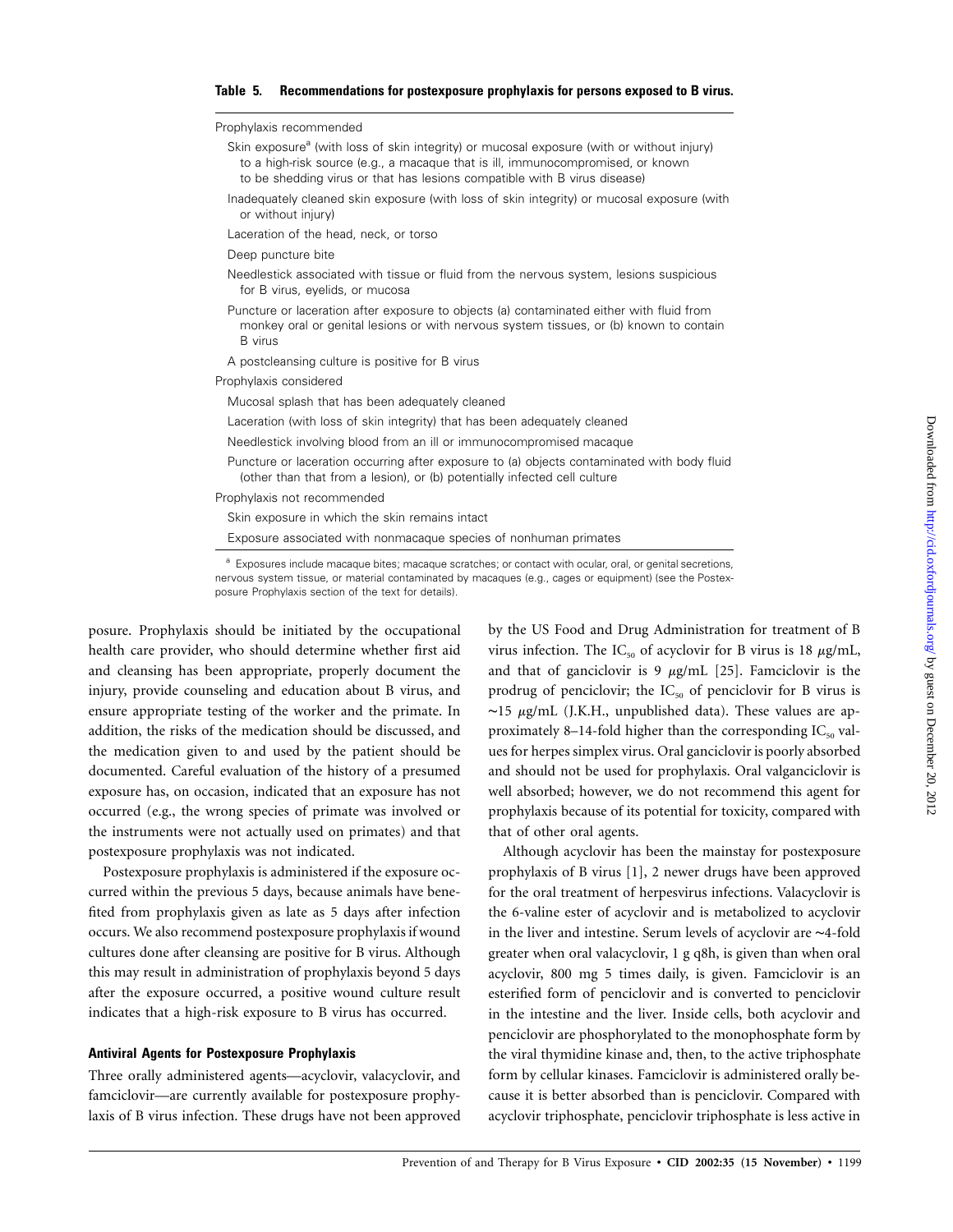inhibiting the herpesvirus polymerase; however, penciclovir triphosphate is present in higher concentrations and has a longer intracellular half-life than does acyclovir triphosphate. Famciclovir and valacyclovir have similar efficacy in the treatment of herpes zoster and therefore might be expected to have similar effectiveness when used for prophylaxis of B virus infection.

### **Antiviral Agents Recommended for Postexposure Prophylaxis**

We recommend oral valacyclovir, 1 g given 3 times daily, as the preferred drug for postexposure prophylaxis of B virus in adults and nonpregnant women (table 6), because valacyclovir results in much higher serum levels of acyclovir than does oral acyclovir, the previously recommended drug [1]. The choice of valacyclovir is supported by animal studies that show that acyclovir (the active metabolite of valacyclovir) is effective in postexposure prophylaxis. In addition, valacyclovir is given 3 times daily, whereas acyclovir is required 5 times daily; therefore, compliance may be better with valacyclovir. Dosages may need to be adjusted for renal insufficiency. The first alternate choice is oral acyclovir given at a dosage of 800 mg given 5 times daily. Although 500 mg of oral famciclovir given 3 times daily might be equally as efficacious as valacyclovir, the lack of animal studies evaluating famciclovir (or its active metabolite penciclovir) provides some concern regarding the effectiveness of the drug for postexposure prophylaxis.

Antiviral medication should be given soon after potential exposure to virus (preferably within the first few hours after exposure) but only after first aid has been provided and cleansing has been done. Postexposure prophylaxis should be given for 2 weeks, on the basis of the previously cited animal studies. If the patient remains asymptomatic, antiviral medication should be discontinued at 2 weeks, and careful follow-up (see the Follow-up after Exposure section below) should be performed. In the event that the patient develops symptoms compatible with B virus infection, postexposure prophylaxis should be discontinued and treatment of B virus disease should be initiated.

## **Antiviral Agents for Pregnant Women**

Of the available orally administered antiherpesvirus agents, acyclovir is the agent for which clinical experience is most extensive, especially when it is used during pregnancy. Although the use of acyclovir should be limited during pregnancy, findings from a registry of women receiving the drug have not shown an increase in the incidence of congenital abnormalities. However, the number of pregnant women who have received acyclovir is not large enough to detect a small increase in congenital problems. Few data are available on the use of valacyclovir or famciclovir during pregnancy; thus, acyclovir would be the preferred agent if postexposure prophylaxis is recommended for a pregnant woman. If a woman is of childbearing age, a urine or serum pregnancy test should be considered to help direct the choice of the antiviral medication.

## **Side Effects of Antiviral Agents**

Oral acyclovir usually is very well tolerated. The most frequently reported adverse effects are nausea, headache, diarrhea, and rash. Renal insufficiency has not been associated with use of oral acyclovir. Neurologic side effects, including confusion and dizziness, occasionally have been reported in association with oral acyclovir use, but such side effects are less common than those associated with use of intravenous acyclovir.

Valacyclovir is generally well tolerated. High-dose (8 g/day), prolonged therapy (median duration, 54 weeks) with oral valacyclovir has been associated with thrombotic microangiopathy that presented as thrombocytopenic purpura or hemolytic uremia syndrome in patients with AIDS [34]. These patients, however, were receiving numerous other drugs, and it is unclear whether valacyclovir or another drug or associated condition was responsible for the microangiopathy [35]. Highdose, prolonged therapy with valacyclovir has also been associated with CNS disturbances in renal transplant recipients [36]. Such side effects are unlikely to occur in otherwise healthy persons who are receiving much lower doses of valacyclovir (3 g/day) for 2 weeks as postexposure prophylaxis. Resistance of B virus to antiviral agents has not been reported or extensively studied.

**Table 6. Summary of recommendations for prophylaxis and treatment of B virus infection.**

| Clinical setting                    | Drug of first choice                         | Alternative drug                                    |
|-------------------------------------|----------------------------------------------|-----------------------------------------------------|
| Prophylaxis for exposure to B virus | Valacyclovir, 1 g po q8h for 14 days         | Acyclovir, 800 mg po 5 times<br>per day for 14 days |
| Treatment of B virus disease        |                                              |                                                     |
| CNS symptoms are absent             | Acyclovir, 12.5–15 mg/kg iv g8h <sup>a</sup> | Ganciclovir, 5 mg/kg iv g12h <sup>a</sup>           |
| CNS symptoms are present            | Ganciclovir, 5 mg/kg iv g12h <sup>a</sup>    |                                                     |

<sup>a</sup> To be given until symptoms resolve and the results of 2 cultures are negative for B virus; see the Discontinuation of Treatment of B Virus Infection section of the text for additional therapy used after intravenously administered therapy has been completed.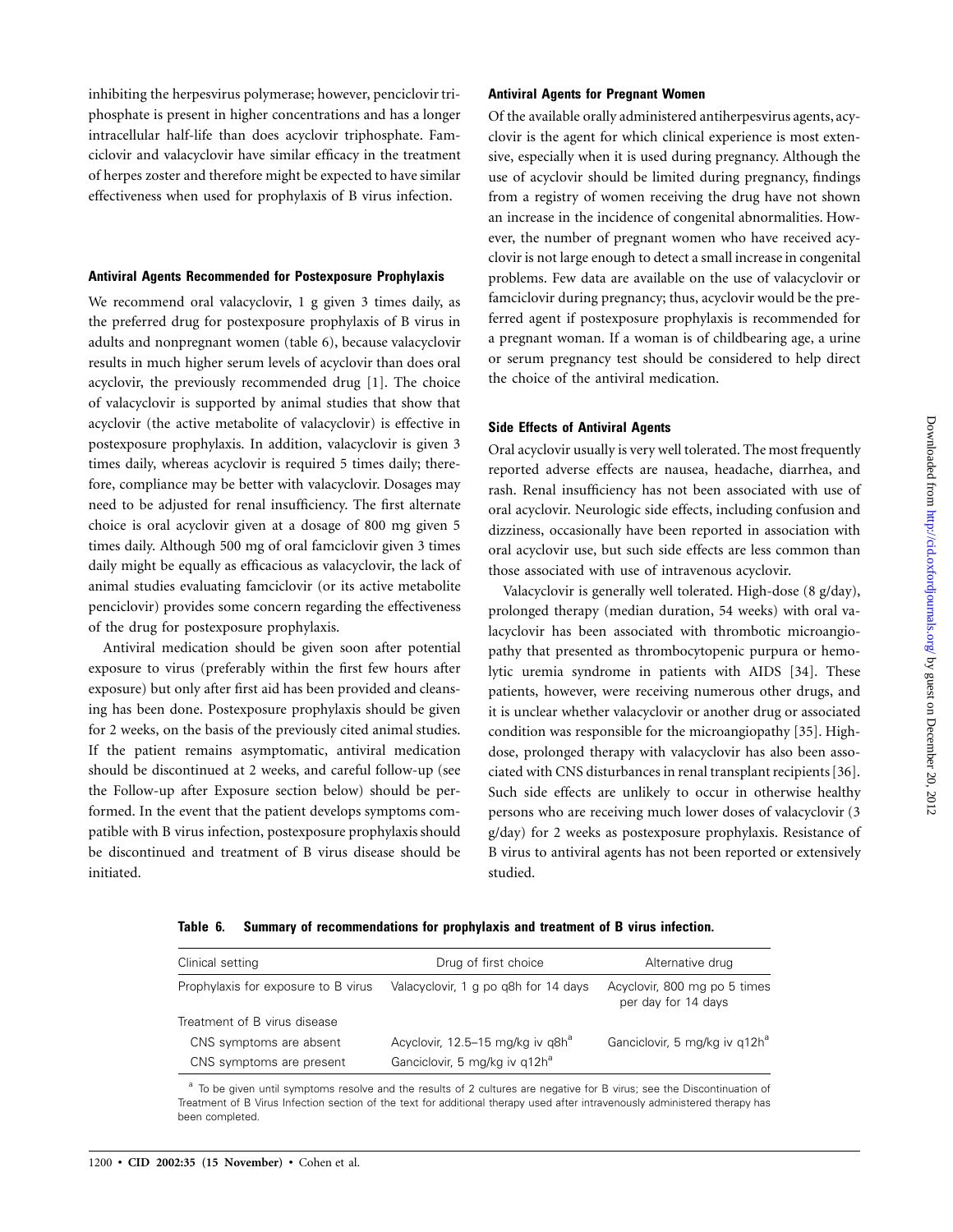## **FOLLOW-UP AFTER EXPOSURE**

After counseling has been completed, questions have been answered, and, in some cases, postexposure prophylaxis has been initiated, follow-up appointments should be scheduled for a primate worker who has been exposed to B virus. A suggested schedule for follow-up appointments might include visits occurring at 1, 2, and 4 weeks after the exposure and at any time there is a change in the clinical status of the exposed primate worker. If the worker does not report for a follow-up appointment, attempts should be made to contact him or her to verify that the worker has remained healthy and to emphasize the potential seriousness of the exposure. In addition, the worker's supervisor or occupational health care provider should ask the worker about his or her clinical status at least weekly during the first month after the exposure occurs. Similar procedures should be in place in the event that a supervisor is exposed to B virus or becomes ill.

At follow-up visits, the wound and the signs and symptoms of B virus infection should be evaluated, compliance with medication should be determined, questions that the patient may have should be answered, and the worker's supervisor should be asked whether corrective measures have been taken to prevent future exposures. Blood samples should be obtained from selected patients for serologic testing.

Postexposure prophylaxis may delay the development of the antibody response to B virus or suppress viral shedding. Thus, follow-up of patients receiving postexposure prophylaxis should be extended. Serologic testing should be performed 3–6 weeks after the initial exposure occurs, and, in addition, serum specimens from patients receiving postexposure prophylaxis should be tested at later points in time (e.g., 3 months after exposure). Furthermore, for patients who had an initial wound culture that was positive for B virus, cultures of material obtained from the conjunctivae, oropharynx, and any unhealed skin lesions might be performed 1–2 weeks after the discontinuation of antiviral medication, to detect virus shedding.

## **TREATMENT OF B VIRUS DISEASE**

The presence of any signs or symptoms of B virus disease (see the first 4 paragraphs of the present report) or laboratory confirmation of a positive culture result (*not* a positive result of the postcleansing wound culture referred to in the Laboratory Testing of the Exposed Worker section) necessitates treatment with intravenous antiviral therapy, not with orally administered medication used for postexposure prophylaxis. For any patient with symptomatic B virus infection, a thorough evaluation (including a detailed history and physical examination) should be done, with particular attention given to the presence of any skin lesions and to the neurologic status of the patient. Laboratory tests should include cultures of specimens of lesions,

conjunctiva, and oropharynx for B virus, serologic testing of serum for B virus (preferably along with analysis of serum samples obtained either at the time of or before the presumed exposure), routine chemical and hematologic studies, and a urine or serum pregnancy test, when appropriate. Neurologic tests should include lumbar puncture and MRI of the brain; electroencephalography (EEG) should also be considered. CSF samples should be sent for culture, PCR detection of viral DNA, and serologic testing. PCR has been used to detect B virus in the CSF of a patient with meningitis caused by B virus [37], as well as in human necropsy specimens [29]. CT of the brain should be performed if an MRI is not immediately available. However, CT findings have been negative in recent cases of B virus meningoencephalitis. The primary usefulness of EEG is to help differentiate herpes simplex virus encephalitis (which most often presents as focal encephalitis involving the temporal lobes) from B virus disease (which usually presents as brain stem encephalitis). Brain stem auditory evoked responses in a conscious patient or somatosensory evoked potentials in an unconscious patient may provide useful information about brain stem or upper spinal cord function in patients with suspected CNS involvement.

Some experts recommend intravenous acyclovir for the initial treatment of B virus infection in patients without CNS disease [1]. Other authorities recommend ganciclovir for all symptomatic B virus infections because of the unpredictability of rapid and life-threatening brain stem involvement. When acyclovir is used, a higher intravenously administered dosage (12.5–15 mg/kg q8h) is recommended because B virus is less susceptible to acyclovir than is herpes simplex virus. It is critical to ensure proper hydration and to administer the drug slowly to avoid precipitation of the drug in the renal tubules and renal insufficiency. In addition, it is important to monitor the serum levels of creatinine in patients receiving high-dose acyclovir therapy and to adjust doses accordingly. If patients develop further symptoms while receiving acyclovir, intravenous ganciclovir should be used.

For patients with definitive signs and symptoms of peripheral nervous system or CNS involvement, intravenous ganciclovir, 5 mg/kg q12h, is recommended. As previously noted, B virus is more susceptible to ganciclovir than to acyclovir both in vitro and in an animal model. In addition, the only case of documented brain stem encephalitis for which the outcome was complete recovery occurred in a patient treated with ganciclovir [11]. The increased toxicity (especially myelosuppression) associated with ganciclovir must be balanced against the potential benefit of the drug. The dose of ganciclovir needs to be adjusted for renal insufficiency, and WBC and platelet counts should be monitored closely.

In recent years, the use of acyclovir and ganciclovir therapy for patients with the early stages of B virus disease, including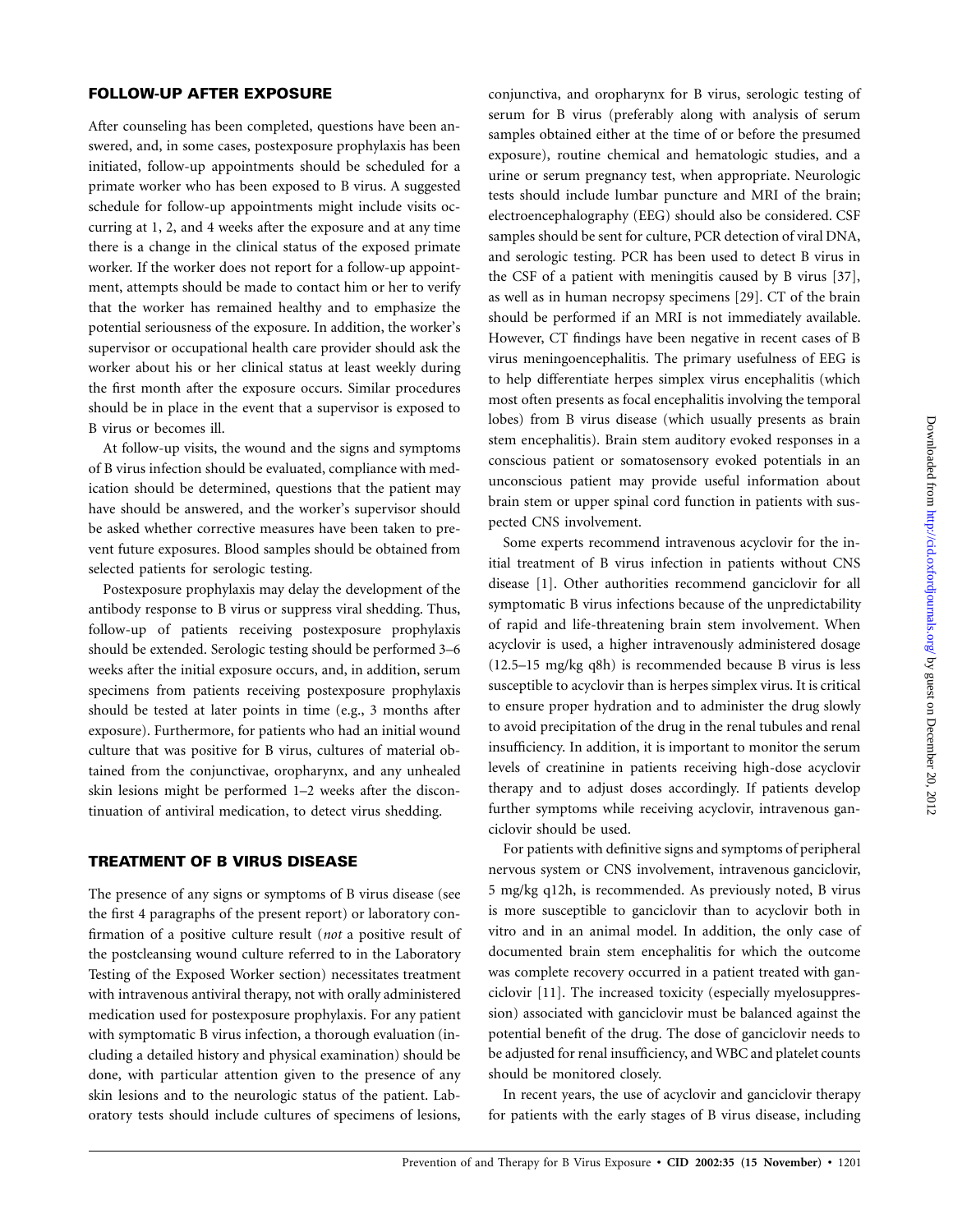patients with early signs of CNS disease, has probably been responsible for an increased survival for some patients [10, 11]. However, antiviral therapy generally has not been effective in patients with advanced encephalomyelitis.

Standard blood and body fluid precautions should be used in the care of patients undergoing treatment for B virus infection or those otherwise known or suspected to be shedding virus, so that health care personnel and family members are not exposed to potentially infectious blood, body fluids, or skin or mucosal lesions. B virus has been cultured from the buccal mucosa and skin lesions of infected patients receiving intravenous acyclovir ([10], L.E.C. and J.K.H., unpublished data); thus, precautions must be continued during therapy.

# **DISCONTINUATION OF TREATMENT OF B VIRUS INFECTION**

Intravenous therapy for B virus infection should be continued until symptoms resolve and  $\geq 2$  sets of cultures yield negative results after having been held for 10–14 days. Most experts believe that therapy should not be discontinued but, rather, should be switched to oral valacyclovir, famciclovir, or acyclovir administered at the dosages used for postexposure prophylaxis.

No good data exist to aid in the determination of when or whether treatment should be discontinued. Some experts suggest that after oral therapy has been administered using the doses recommended for postexposure prophylaxis for 6 months to 1 year, the dose can be further reduced to a "suppressive" level to reduce the risk of reactivation of B virus. Although oral acyclovir has been given in suppressive doses for many years to prevent reactivation of genital herpes, less is known about the long-term toxicities of valacyclovir and famciclovir. Nevertheless, any risks associated with prolonged administration of antiviral medication must be balanced against the possible devastating effects of B virus reactivation.

Some experts believe that lifelong suppressive therapy is needed, while others recommend that it be discontinued at some point. The latter opinion is based on the observation that, over time, patients with frequently recurring genital herpes have a diminishing rate of recurrences and, therefore, less need for long-term suppressive therapy [38]; however, it is not known whether this finding applies to B virus infection in humans. The decision to discontinue therapy is often difficult and requires careful deliberation and discussion with the patient. If therapy is discontinued, the patient should give his or her informed consent and should be followed closely. Because B virus remains latent in the sensory ganglia of monkeys and can reactivate, discontinuation of therapy has the potential for leaving the patient "unprotected" in the event that the virus reactivates. There has been at least 1 case [18]

in which B virus was interpreted by some, but not all, experts to have reactivated months to years after primary infection.

Most experts recommend that cultures of the conjunctivae and oral mucosa be performed at least weekly during the first few weeks after discontinuation of therapy, to check for shedding of B virus. If shedding is not present for  $\geq 2$  weeks after therapy has been discontinued, shedding can be assessed at less-frequent intervals, with an ultimate goal of assessment being done only once or twice yearly. If neurologic symptoms develop at any time, cultures for B virus should be obtained.

## **THE B VIRUS WORKING GROUP**

Members of the B Virus Working Group met at the Centers for Disease Control and Prevention in January 1999. The members of the group were James Blanchard, John Burnham, Paul Bystrom, Louisa Chapman, Jeffrey Cohen, David Davenport, Scott Deitchman, Ralph Dell, Tom Demarcus, Lisa Flynn, Gale Galland, Peter Gerone, Donna Goldsteen, Bryan Hardin, Julia Hilliard, Susan Iliff, Thomas Insel, Gregg Kasting, Stephen Kelley, Max Kiefer, Richard Knudsen, Nicholas Lerche, Robert Letscher, David Lumby, Bertha Madras, Keith Mansfield, Bill Morton, Chris O'Rourke, Stephen Pearson, Jeffrey Roberts, Jerry Robinson, John Stewart, David Taylor, Maureen Thompson, Paul Vinson, Benjamin Weigler, and Deborah Wilson.

#### **Acknowledgments**

We thank Richard Whitley, Stephen Straus, Cyndi Jones, James Schmitt, John O'Connor, and Jonathan Kaplan for their comments regarding the manuscript.

#### **References**

- 1. Holmes GP, Chapman LE, Stewart JA, Straus SE, Hilliard JK, Davenport DS. Guidelines for the prevention and treatment of B-virus infections in exposed persons. The B Virus Working Group. Clin Infect Dis **1995**; 20:421–39.
- 2. Weigler BJ. Biology of B virus in macaque and human hosts: a review. Clin Infect Dis **1992**; 14:555–67.
- 3. Whitley RJ, Hilliard JK. Cercopithecine herpesvirus 1 (B virus). In: Knipe DM, Howley PM, eds. Fields virology, 4th ed. Philadelphia: Lippincott Williams & Wilkins, **2001**:2835–48.
- 4. Davidson WL, Hummeler K. B virus infection in man. Ann NY Acad Sci **1960**; 85:970–9.
- 5. Sabin AB, Wright AM. Acute ascending myelitis following a monkey bite, with the isolation of a virus capable of reproducing the disease. J Exp Med **1934**; 59:115–36.
- 6. Breen GE, Lamb SG, Otaki AT. Monkey-bite encephalomyelitis: report of a case with recovery. Brit Med J **1958**; 2:22–3.
- 7. Hummeler K, Davidson WL, Henle W, LaBoccetta AC, Ruch HG. Encephalomyelitis due to infection with *Herpesvirus simiae* (herpes B virus): a report of two fatal, laboratory-acquired cases. N Engl J Med **1959**; 261:64–8.
- 8. Bryan BL, Espana CD, Emmons RW, Vijayan N, Hoeprich PD. Recovery from encephalomyelitis caused by *Herpesvirus simiae:* report of a case. Arch Intern Med **1975**; 135:868–70.